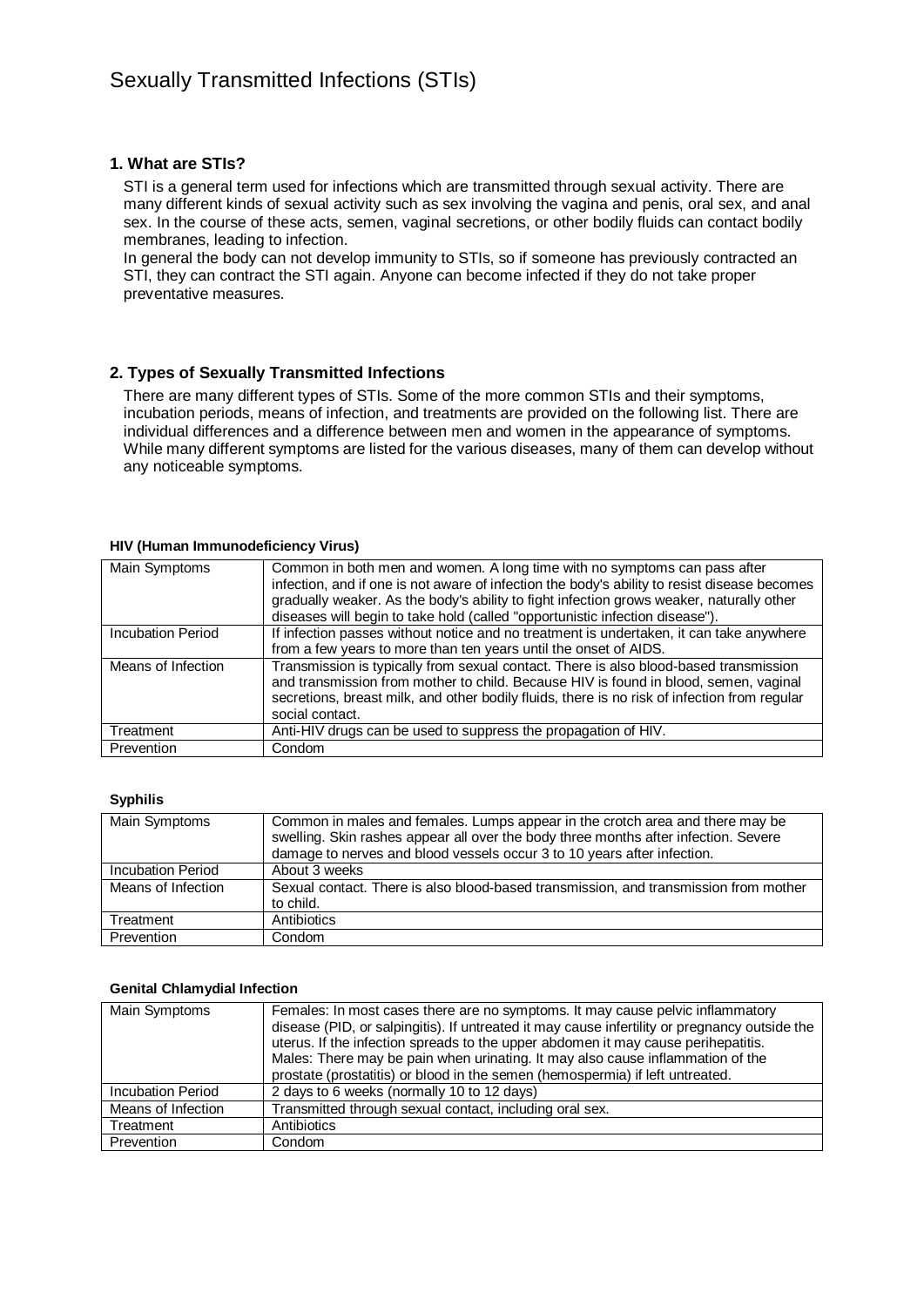## **Gonococcal Infection**

| Main Symptoms      | Females: May have increased vaginal discharge, but there may be no symptoms. Left<br>untreated it may cause inflammation of the cervix (trachelitis). Later, it may cause<br>sterility or ectopic pregnancy.<br>Males: Pain or itching when urinating. There may also be a discharge of pus. It may<br>cause epididymitis (infection or inflammation of the coiled tube on the back of the<br>testicle), and it may lead to an inability to ejaculate (aspermia) even after treatment.<br>There are no symptoms when the anus and the rectum are infected. |
|--------------------|------------------------------------------------------------------------------------------------------------------------------------------------------------------------------------------------------------------------------------------------------------------------------------------------------------------------------------------------------------------------------------------------------------------------------------------------------------------------------------------------------------------------------------------------------------|
| Incubation Period  | 2 to 9 days                                                                                                                                                                                                                                                                                                                                                                                                                                                                                                                                                |
| Means of Infection | Sexual contact. Oral sex can cause an infection in the throat. It may also cause infection<br>in the anus and the rectum through anal sex.                                                                                                                                                                                                                                                                                                                                                                                                                 |
| Treatment          | Antibiotics                                                                                                                                                                                                                                                                                                                                                                                                                                                                                                                                                |
| Prevention         | Condom                                                                                                                                                                                                                                                                                                                                                                                                                                                                                                                                                     |

## **Genital Herpes**

| Main Symptoms      | Common in males and females: Causes severe pain. Blisters can form around the<br>genitals and become ulcers. |
|--------------------|--------------------------------------------------------------------------------------------------------------|
| Incubation Period  | 3 to 7 days                                                                                                  |
| Means of Infection | Sexual contact including oral sex and kissing.                                                               |
| Treatment          | Antiherpesvirus drugs                                                                                        |
| Prevention         | Condom                                                                                                       |

## **HPV**(**Human Papilloma Virus**)**:Condyloma Acuminatum, Cancer of the Cervix**

| <b>Main Symptoms</b>     | Condyloma Acuminatum Common in males and females: Warts of varying size                                                                                                                                                                                             |
|--------------------------|---------------------------------------------------------------------------------------------------------------------------------------------------------------------------------------------------------------------------------------------------------------------|
|                          | come out.                                                                                                                                                                                                                                                           |
|                          | Cancer of the Cervix Female: There are no symptoms. It may cause a cervix                                                                                                                                                                                           |
|                          | cancer.                                                                                                                                                                                                                                                             |
| <b>Incubation Period</b> | 1 to 6 months (Normally 2 to 3 months)                                                                                                                                                                                                                              |
|                          | In case of the cancer of the cervix, it may cancerate after tens of years pass.                                                                                                                                                                                     |
| Means of Infection       | Sexual contact                                                                                                                                                                                                                                                      |
| Treatment                | Condyloma Acuminatum Treatment with liquid nitrogen or carbon dioxide laser.<br>Cancer of the Cervix Treatment by an operation, radiotherapy and a chemotherapy<br>depending on the progress of the cancer. In the early stage of cancer, the womb can be<br>saved. |
| Prevention               | Condom, Vaccination                                                                                                                                                                                                                                                 |

#### **Yeast Infection (Genital Candidiasis)**

| Main Symptoms      | Females: White yogurt-like discharge with severe itching.                                 |
|--------------------|-------------------------------------------------------------------------------------------|
|                    | Males: White moss-like substance appears with itching.                                    |
| Incubation Period  | Several days. Symptoms may appear if the individual is unwell.                            |
| Means of Infection | Sexual contact. Because it is originally a bacteria inside the body, this can lead to the |
|                    | appearance of symptoms.                                                                   |
| Treatment          | Antifungal drugs                                                                          |
| Prevention         | Condom                                                                                    |

#### **Hepatitis B**

| Main Symptoms      | Common in males and females: It may cause general malaise (fatigue), no appetite,<br>brown-black urine, fiver, jaundice (the color of the body and the white part of the eye<br>change to yellow). Please note that these symptoms may appear suddenly. |
|--------------------|---------------------------------------------------------------------------------------------------------------------------------------------------------------------------------------------------------------------------------------------------------|
| Incubation Period  | 1 to 6 months                                                                                                                                                                                                                                           |
| Means of Infection | Transmission is typically from sexual contact. There is also blood-based transmission<br>and transmission from mother to child.                                                                                                                         |
| Treatment          | Most of people make an antibody and heal spontaneously. An antiviral therapy and an<br>immune therapy are given depending on the progress.                                                                                                              |
| Prevention         | Condom. Vaccination                                                                                                                                                                                                                                     |

## **Amebic Dysentery**

| Main Symptoms      | Common in males and females: It may cause colitis (diarrhea, mucous & bloody<br>stool, lower abdominal pain and etc.) and liver inflammation (fever, upper<br>abdominal pain, a night sweat, and etc.). |
|--------------------|---------------------------------------------------------------------------------------------------------------------------------------------------------------------------------------------------------|
| Incubation Period  | 2 to 4 weeks (a few days at the earliest, a few months at the longest)                                                                                                                                  |
| Means of Infection | Anal-to-month contact                                                                                                                                                                                   |
| Treatment          | Medicinal treatment                                                                                                                                                                                     |
| Prevention         | Use a condom when anal sex. Avoid anal-to-mouth contact.                                                                                                                                                |

\*In addition, there are various other STIs such as pediculosis pubis ("crabs" or "pubic lice") or trichomonas vaginalis.